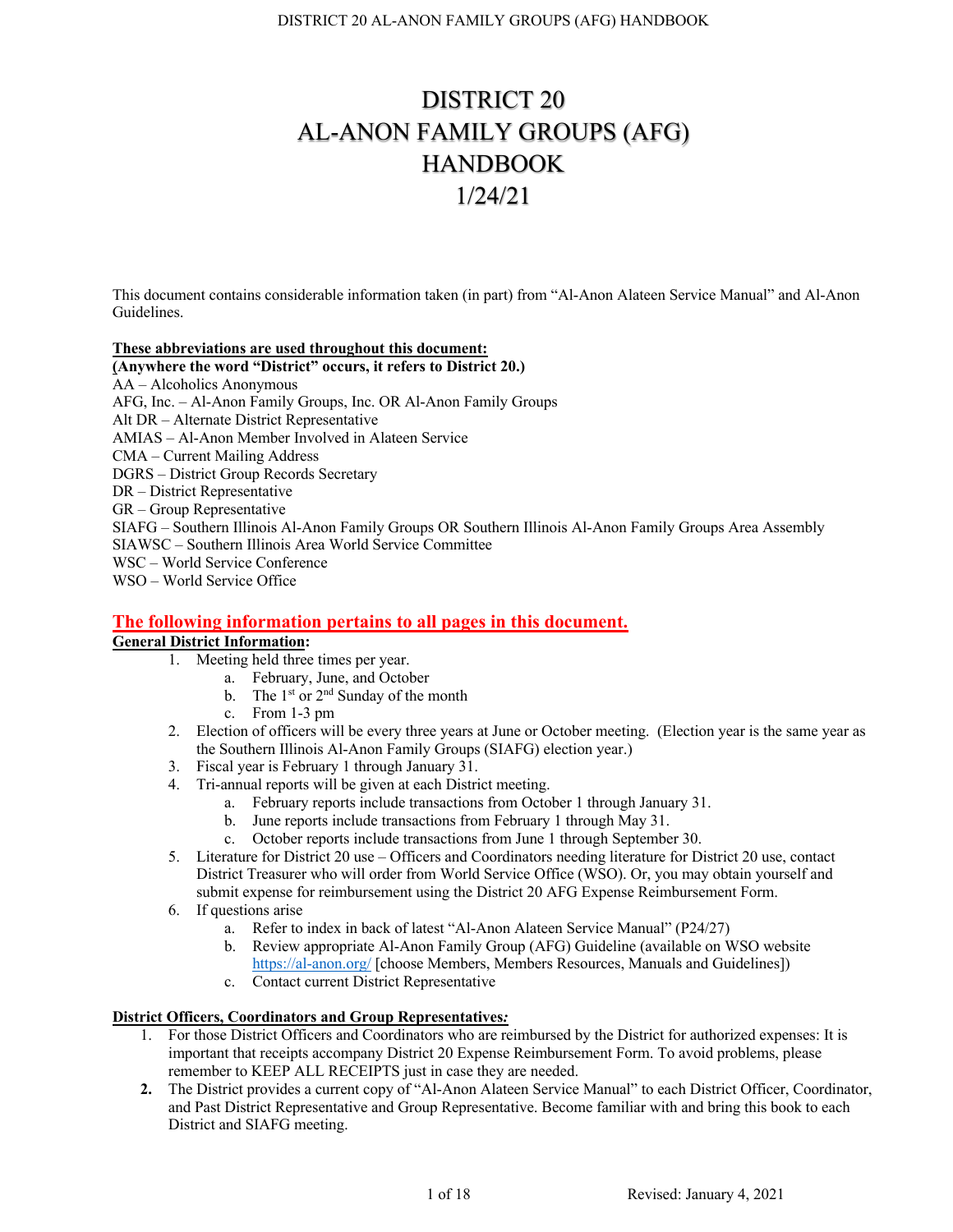# **Dual Membership Note:**

Al-Anon's policy is that members who are also members of Alcoholics Anonymous (AA) do not serve as Group Representative (GR), District Representative (DR), Area Delegate, World Service Conference member, alternate to any of these positions, or on any committee of the World Service Office (WSO). Filling service positions is a matter of District and Area autonomy within this policy and the spiritual principles that form its basis. Al-Anon/Alateen members who are also members of A.A. participate fully in all group activities, including group conscience decisions. However, they do not hold Al-Anon service positions that vote in matters affecting another group or Al-Anon or A.A. as a whole.

As per above Al-Anon policy:

- District 20 autonomy adopted the following
	- o District Representative (DR) and Alternate District Representative (Alt DR) positions MAY NOT be held by a dual member.
	- o All other District Officer and Coordinator positions do not automatically fill District Representative or Alternate District Representative positions and therefore MAY be held by a dual member.
- Group Representative (GR) and Alternate Group Representative (Alt GR) positions MAY NOT be held by a dual member.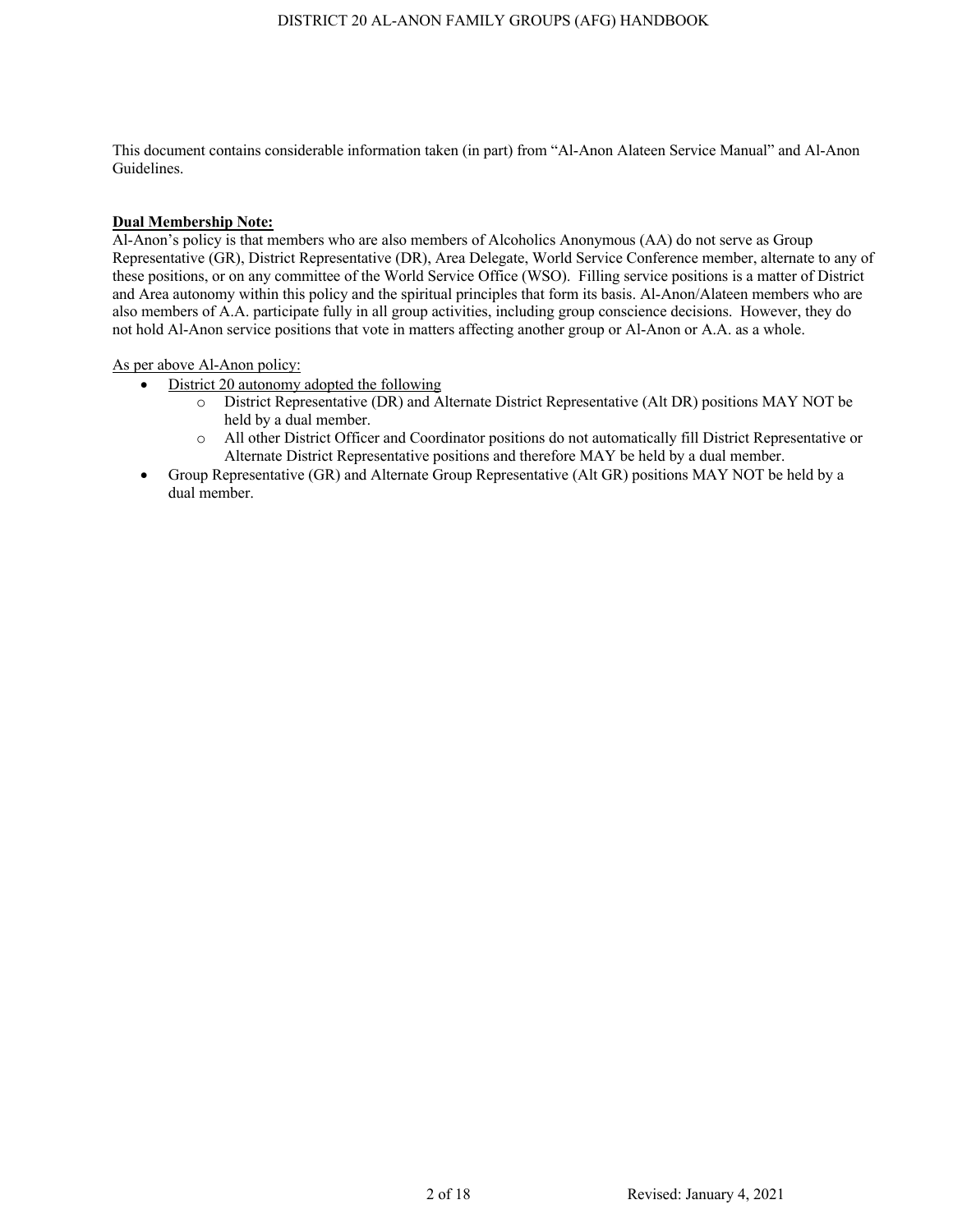# **These abbreviations are used throughout this document:**

**(Anywhere the word "District" occurs, it refers to District 20.)** AA – Alcoholics Anonymous AFG, Inc. – Al-Anon Family Groups, Inc. OR Al-Anon Family Groups Alt DR – Alternate District Representative AMIAS – Al-Anon Member Involved in Alateen Service CMA – Current Mailing Address DGRS – District Group Records Secretary DR – District Representative GR – Group Representative SIAFG – Southern Illinois Al-Anon Family Groups OR Southern Illinois Al-Anon Family Groups Area Assembly SIAWSC – Southern Illinois Area World Service Committee WSC – World Service Conference WSO – World Service Office

**Group Representative (GR)**: A member, preferably with a basic understanding of the Al-Anon program, who is elected for a three-year term by their group (Al-Anon or Alateen). Member attends SIAFG Area Assembly and District meetings and acts as a contact between the group and the DR. The GR shares information between the group and SIAFG Area Assembly and votes on behalf of the group. Note: Al-Anon/Alateen members who are also members of AA may not serve as GR or Alt GR.

- 1. Communicate District 20, Southern Illinois Area Assembly (SIAFG), and World Service Office (WSO) information to their groups.
- 2. Attend District meetings and SIAFG Area Assembly, represent the group's needs, and vote on behalf of the group.
- 3. Pick-up updated copies of District Meeting List.
- 4. Work with District Group Records Secretary to keep mailing and meeting lists and information up to date.
- 5. Complete annual update form from World Service Office when received and send to District Group Records Secretary.
- 6. Serve for a three-year term.
- 7. Mentor newly elected GR as a way to promote consistency and competency among positions.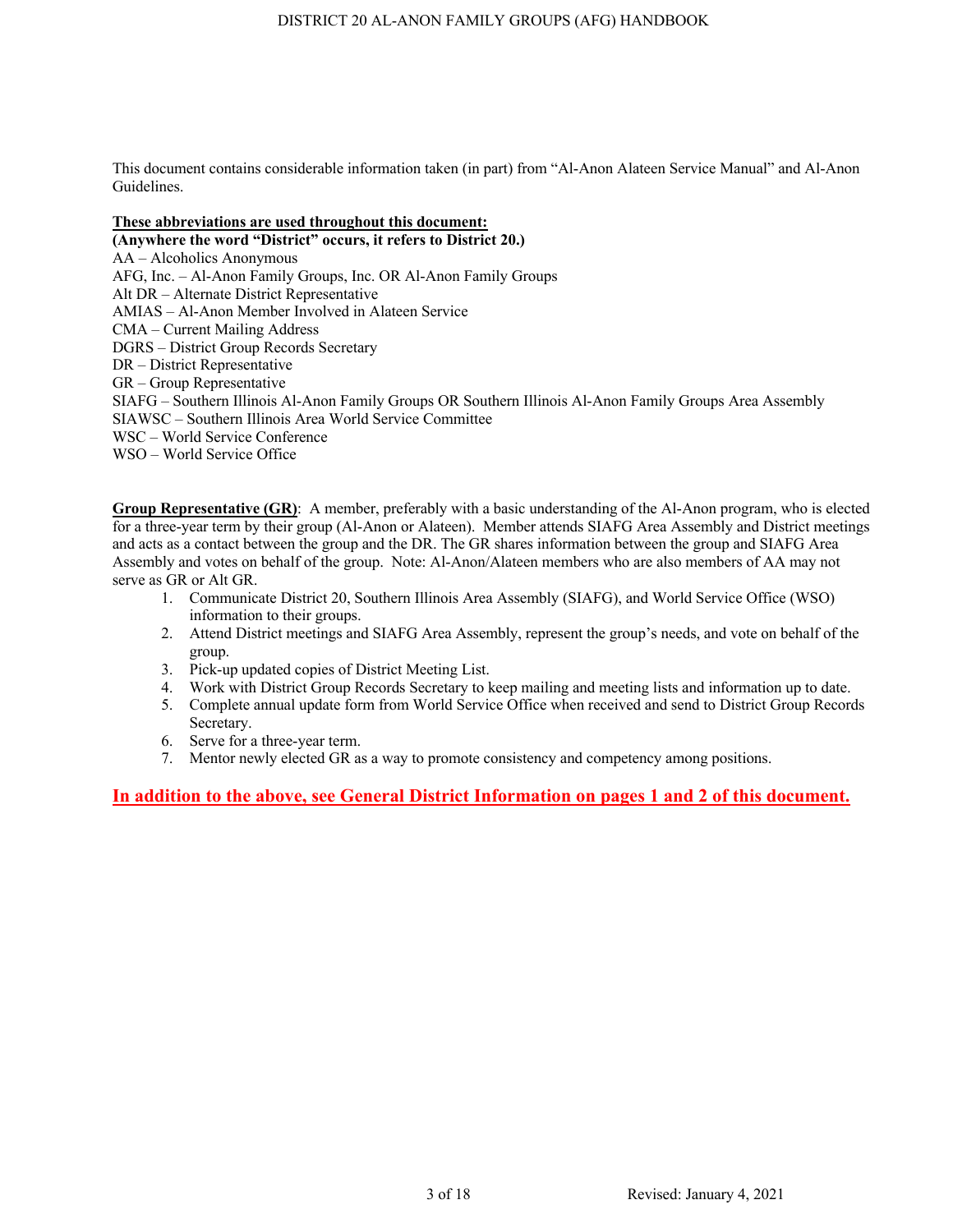#### **These abbreviations are used throughout this document: (Anywhere the word "District" occurs, it refers to District 20.)**

AA – Alcoholics Anonymous AFG, Inc. – Al-Anon Family Groups, Inc. OR Al-Anon Family Groups Alt DR – Alternate District Representative AMIAS – Al-Anon Member Involved in Alateen Service CMA – Current Mailing Address DGRS – District Group Records Secretary DR – District Representative GR – Group Representative SIAFG – Southern Illinois Al-Anon Family Groups OR Southern Illinois Al-Anon Family Groups Area Assembly SIAWSC – Southern Illinois Area World Service Committee WSC – World Service Conference WSO – World Service Office

**District Representative (DR):** An incoming, outgoing, or active past Group Representative (GR) who is elected by the other GRs in their district. Member assists the World Service Delegate in passing on information about WSO activities and World Service Conference (WSC) decisions to the GRs in the District. The DR is a member of the Southern Illinois Area World Service Committee (SIAWSC). Note: Al-Anon/Alateen members who are also members of AA may not serve as DR.

- 1. Call and chair District meetings three times a year, one month before SIAFG Area Assembly.
- 2. Reserve District meeting place. (Keep meeting place reserved ahead for next two meetings.)
- 3. Collect material, create an agenda and forward it to Group Records Secretary for distribution.
- 4. Act as a communicator in applying Steps, Traditions, and Concepts with Warranties between groups, SIAFG Area Assembly, World Service Delegate, and WSO.
- 5. Visit groups whenever possible or upon request.
- 6. Communicate District information/activities to WSO, SIAFG, District and Groups.
- 7. Attend SIAWSC and SIAFG Area Assembly meetings representing the District three times a year.
- 8. Give an oral District report at SIAFG.
- 9. Submit a written copy of District report, given at SIAFG meeting, to SIAFG Recording Secretary.
- 10. Submit a written District report to the 'News-O-Gram' Editor by deadline.
- 11. Attain yearly budget approval at February District meeting.
- 12. Appoint committee of trusted servants to audit District Treasurer records at end of three-year term.
- 13. Appoint committee of trusted servants to audit District Answering Service records at end of three-year term.
- 14. Assist in the resolution of expense reimbursement challenges.
- 15. Work with District Group Records Secretary and Meeting List Coordinator to keep District Group Records List up to date.
- 16. Work with new groups to assist them in getting registered with WSO.
- 17. Literature for District 20 use Officers and Coordinators needing literature for District 20 use, contact District Treasurer who will order from World Service Office (WSO). Or, you may obtain yourself and submit expense for reimbursement using the District 20 AFG Expense Reimbursement Form.
- 18. Submit District 20 AFG Expense Reimbursement Form, receipts and/or documentation to District Treasurer for any authorized expenses incurred on behalf of the District.
- 19. Serve for a three-year term.
- 20. Mentor newly elected DR as a way to promote consistency and competency among positions.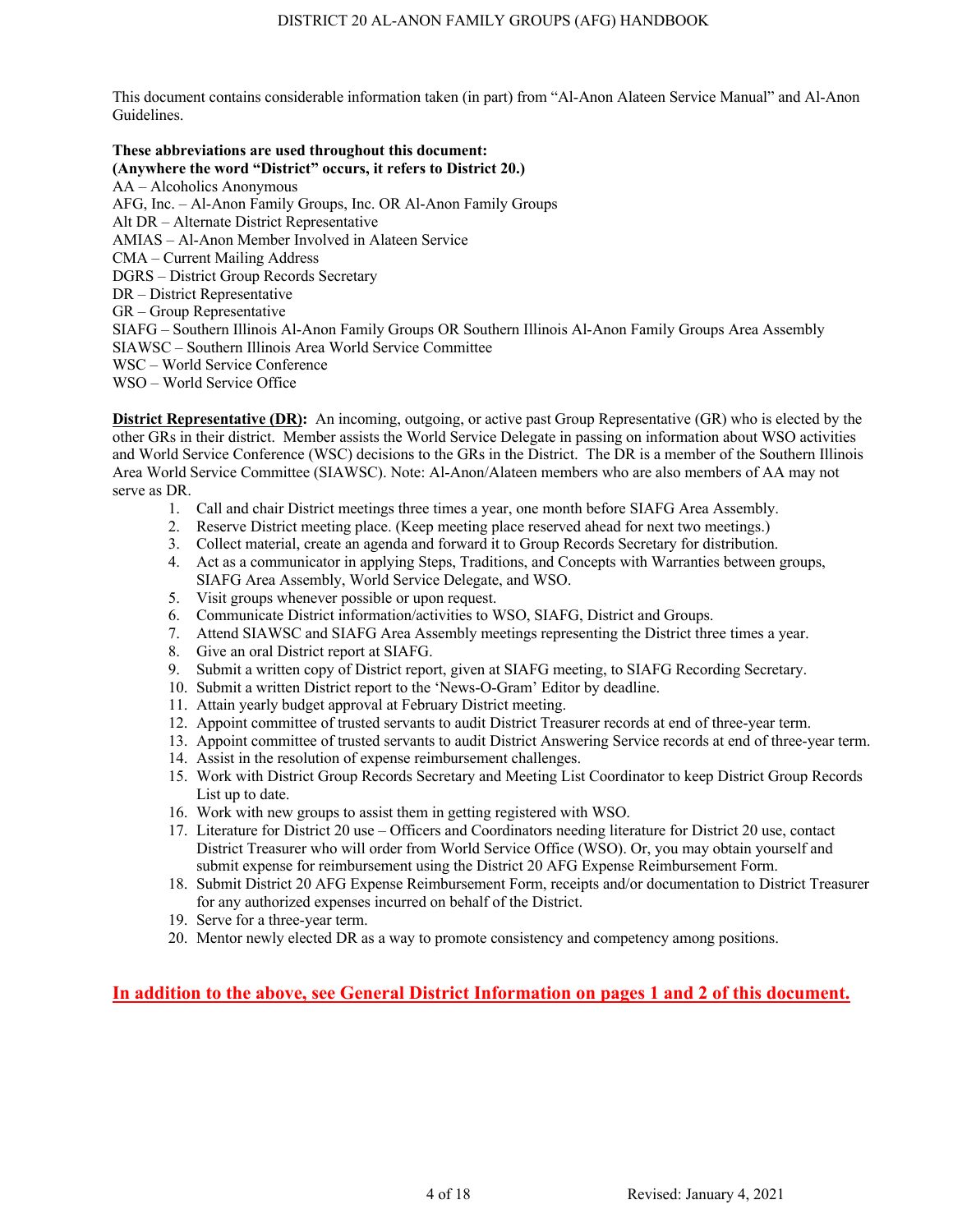# **These abbreviations are used throughout this document:**

**(Anywhere the word "District" occurs, it refers to District 20.)**

AA – Alcoholics Anonymous

AFG, Inc. – Al-Anon Family Groups, Inc. OR Al-Anon Family Groups

Alt DR – Alternate District Representative

AMIAS – Al-Anon Member Involved in Alateen Service

CMA – Current Mailing Address

DGRS – District Group Records Secretary

DR – District Representative

GR – Group Representative

SIAFG – Southern Illinois Al-Anon Family Groups OR Southern Illinois Al-Anon Family Groups Area Assembly SIAWSC – Southern Illinois Area World Service Committee

WSC – World Service Conference

WSO – World Service Office

**Alternate District Representative (Alt DR):** An incoming, outgoing, or active past GR who is elected by the other GRs in their district. If the DR resigns, proves to be inactive in their district, or for any reason is unable to serve, the Alternate DR completes the term. Note: Al-Anon/Alateen members who are also members of AA may not serve as Alt DR.

- 1. See District Representative duties.
- 2. If applicable, give report at District meetings and submit written report to District Recording Secretary.
- 3. May serve as:
	- a. Secretary or Treasurer of District
	- b. Public Outreach contact from District to SIAFG and SIAWSC.
	- c. Chairman of meetings on the service structure, Traditions, and Concepts with Warranties
- 4. District 20 Al-Anon Family Groups (AFG) Handbook
	- a. Maintain, update and present for discussion and approval at District meetings
	- b. Distribute or send to District Group Records Secretary for distribution.
- 5. Literature for District 20 use Officers and Coordinators needing literature for District 20 use, contact District Treasurer who will order from World Service Office (WSO). Or, you may obtain yourself and submit expense for reimbursement using the District 20 AFG Expense Reimbursement Form.
- 6. Submit District 20 AFG Expense Reimbursement Form, receipts and/or documentation to District Treasurer for any authorized expenses incurred on behalf of the District.
- 7. Serve for a three-year term.
- 8. Mentor newly elected Alt DR as a way to promote consistency and competency among positions.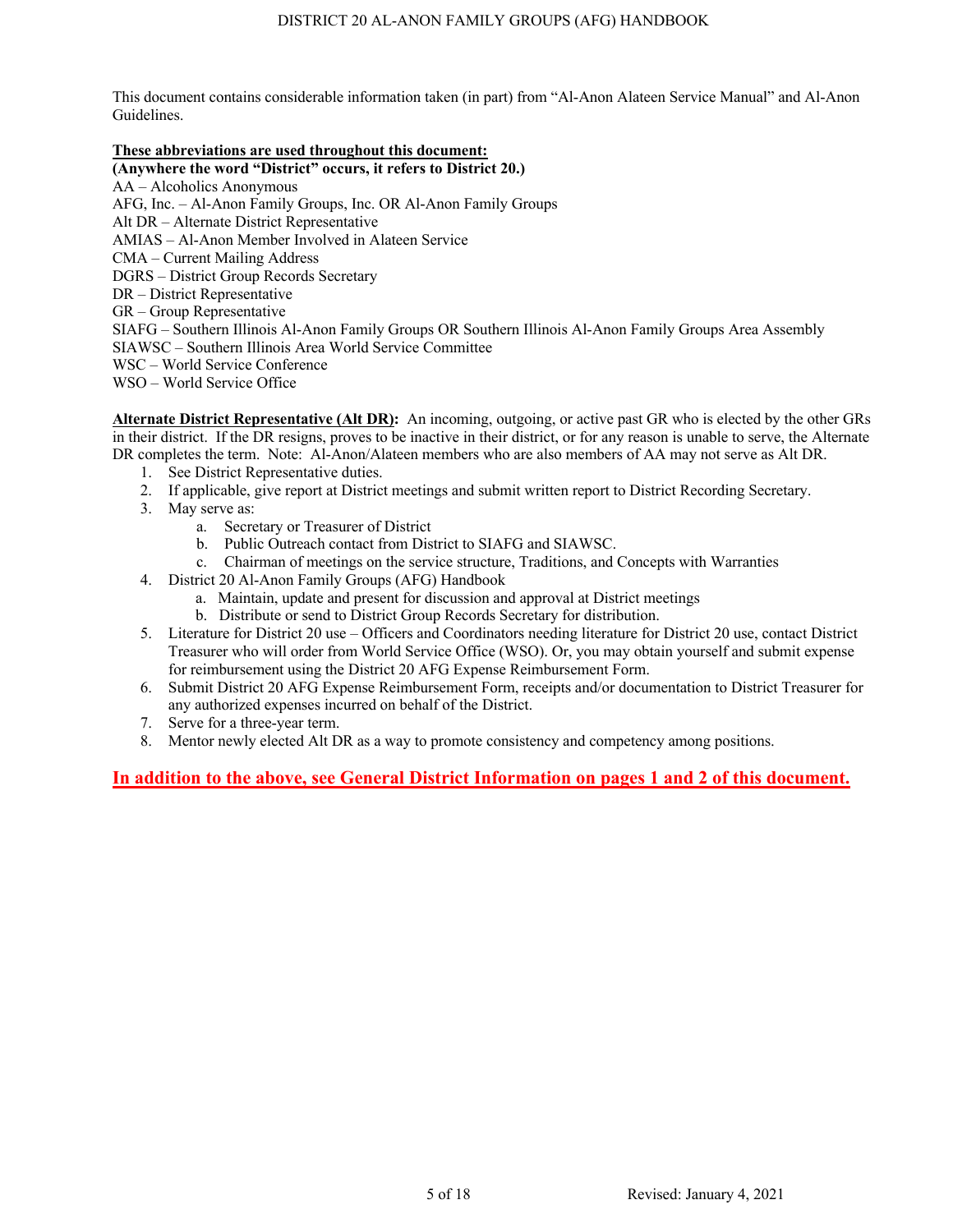## **These abbreviations are used throughout this document:**

- **(Anywhere the word "District" occurs, it refers to District 20.)**
- AA Alcoholics Anonymous
- AFG, Inc. Al-Anon Family Groups, Inc. OR Al-Anon Family Groups
- Alt DR Alternate District Representative
- AMIAS Al-Anon Member Involved in Alateen Service
- CMA Current Mailing Address
- DGRS District Group Records Secretary
- DR District Representative
- GR Group Representative
- SIAFG Southern Illinois Al-Anon Family Groups OR Southern Illinois Al-Anon Family Groups Area Assembly SIAWSC – Southern Illinois Area World Service Committee
- WSC World Service Conference
- WSO World Service Office

# **Recording Secretary:**

- 1. Attend District meetings (three per year).
- 2. Email notices of District meetings approximately one month prior to the next District meeting to Group Records Secretary for distribution to groups.
- 3. Take minutes at District meetings.
- 4. Record full name (first and last) of elected officers (District Representative, Alternate District Representative, Recording Secretary, Treasurer, and Group Records Secretary) in minutes whenever 1 or more are elected. And, send information to Treasurer so bank records can be updated as necessary.
- 5. Email District minutes within thirty days following District meeting (with instructions to have read minutes prior to the next District meeting) to Group Records Secretary.
- 6. Recording Secretary will keep the minutes of District meetings in a permanent book or on a CD for the length of their term which is three years
	- a. At start of a term, the newly elected District Recording Secretary will receive a book containing the previous 12 months' minutes and documentation from the outgoing District Recording Secretary.
	- b. At the end of the three-year term served, the District Recording Secretary will forward the previous 36 months of permanent records to the District Archivist and will provide the newly elected District Recording Secretary with the last 12 months of District minutes and documentation.
	- c. District Recording Secretary to bring previous and the current year District meeting minutes to each District meeting.
- 7. Literature for District 20 use Officers and Coordinators needing literature for District 20 use, contact District Treasurer who will order from World Service Office (WSO). Or, you may obtain yourself and submit expense for reimbursement using the District 20 AFG Expense Reimbursement Form.
- 8. Submit District 20 AFG Expense Reimbursement Form, receipts and/or documentation to District Treasurer for any authorized expenses incurred on behalf of the District.
- 9. Serve for a three-year term.
- 10. Mentor newly elected District Recording Secretary as a way to promote consistency and competency among positions.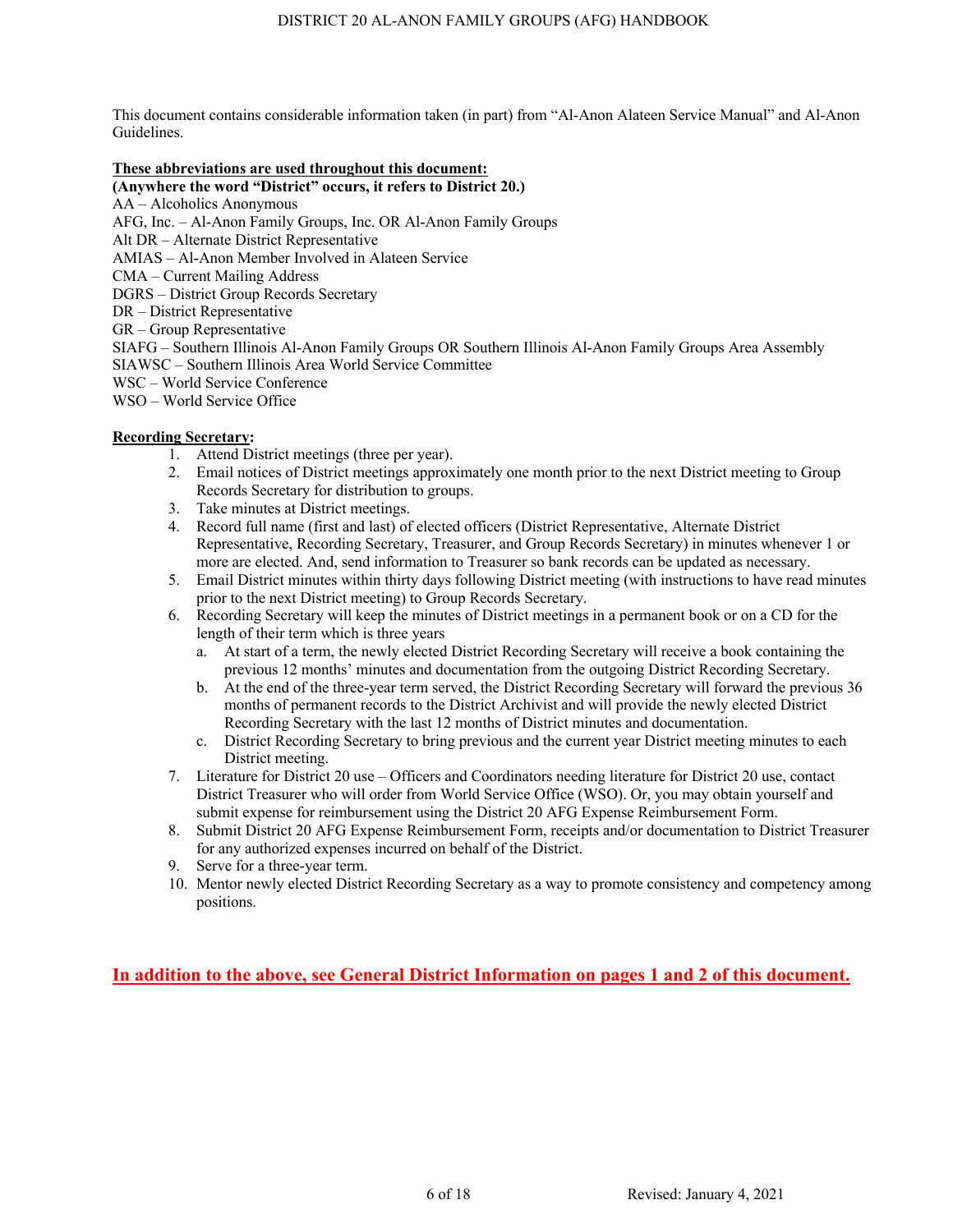# **These abbreviations are used throughout this document:**

# **(Anywhere the word "District" occurs, it refers to District 20.)**

AA – Alcoholics Anonymous

AFG, Inc. – Al-Anon Family Groups, Inc. OR Al-Anon Family Groups

Alt DR – Alternate District Representative

AMIAS – Al-Anon Member Involved in Alateen Service

CMA – Current Mailing Address

DGRS – District Group Records Secretary

- DR District Representative
- GR Group Representative

SIAFG – Southern Illinois Al-Anon Family Groups OR Southern Illinois Al-Anon Family Groups Area Assembly

- SIAWSC Southern Illinois Area World Service Committee
- WSC World Service Conference

WSO – World Service Office

# **Treasurer:**

- 1. Attend and give report containing District contributions and disbursements at District meetings (three per year).
- 2. Submit written report(s) to Recording Secretary.
- 3. As new Treasurer, within 15 days, make necessary changes (name, address, phone number, etc.) to:
	- a. Bank (insert bank name here) so you receive bank statements at the end of the month.
	- b. IRS to update District 20 EIN information. Treasurer is responsible for supplying needed information (some of which may be personal) to keep District 20 EIN active and up to date.
- 4. Keep banking information updated as necessary when new officer or officers are elected. (See # 4 in Recording Secretary section of this document.)
- 5. Submit yearly EIN updates to IRS.
- 6. Collect all District funds. (Includes passing the basket at District meetings.)
- 7. As authorized by District 20, pay:
	- a. Bills by due date
	- b. Reimbursements for expenses within 30 days of receipt of District 20 AFG Expense Reimbursement Form accompanied by valid receipt unless reimbursement request qualifies for "No Receipt".
- 8. Request for reimbursement procedure:
	- a. All District 20 Officers and Coordinators will create a District 20 AFG Expense Reimbursement Form, attach receipts and/or documentation to form, and submit for reimbursement of any authorized expenses incurred on behalf of the District.
	- b. Treasurer will update Treasurer information on District 20 AFG Expense Reimbursement Form and reimburse requestor as stated in 5b
	- c. Treasurer will save District 20 AFG Expense Reimbursement Form and attachments in Treasurer's binder which is available for end of term audit
- 9. Contact DR and/or Alt DR if a problem arises with expense reimbursement(s).
- 10. When a request for literature is received:
	- a. Notify District Officers and Coordinators to let them know a literature order is going to be placed.
		- b. Advise date order will be placed
		- c. Request they advise literature needs 10 days prior to order date
- 11. Order literature (including "Al-Anon **/**Alateen Service Manual") for District use from WSO using Bank Debit card or purchased Visa or Master card (attempt to place \$100.00 or more literature order).
- 12. Prepare annual District Treasurer's report and present at February District meeting.
- 13. Prepare yearly proposed District budget and present at February District meeting.
- 14. Prepare yearly approved District budget and submit to Recording Secretary, (May be submitted electronically.)
- 15. Prepare for audit of District records at end of three-year term.
- 16. As a District 20 officer, the Treasurer will create treasurer's request for reimbursement the same as any other District 20 officer by submitting District 20 AFG Expense Reimbursement Form, receipts and/or documentation for reimbursement of any authorized expenses incurred on behalf of the District.
- 17. Serve for a three-year term.
- 18. Mentor newly elected District Treasurer as a way to promote consistency and competency among positions.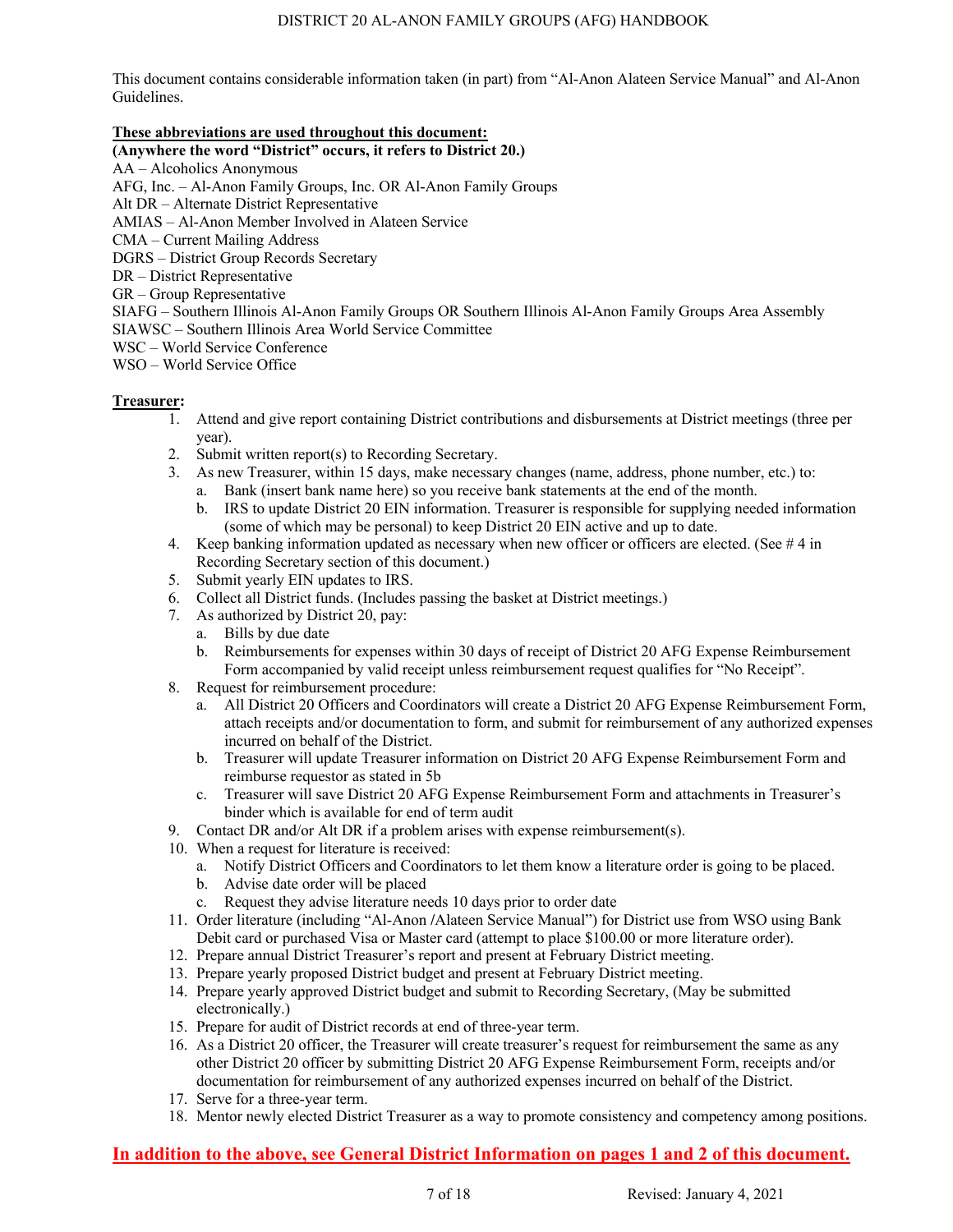#### **These abbreviations are used throughout this document:**

**(Anywhere the word "District" occurs, it refers to District 20.)** AA – Alcoholics Anonymous AFG, Inc. – Al-Anon Family Groups, Inc. OR Al-Anon Family Groups Alt DR – Alternate District Representative AMIAS – Al-Anon Member Involved in Alateen Service CMA – Current Mailing Address DGRS – District Group Records Secretary DR – District Representative GR – Group Representative SIAFG – Southern Illinois Al-Anon Family Groups OR Southern Illinois Al-Anon Family Groups Area Assembly SIAWSC – Southern Illinois Area World Service Committee WSC – World Service Conference WSO – World Service Office

## **Group Records Secretary**

- 1. Attend and give report at District meetings (three per year).
- 2. Submit a written report to District Recording Secretary.
- 3. Maintain District email account (currently district.20.siafg@gmail.com) through which all district communication flows.
- 4. Compile and keep up-to-date a complete District 20 Group Records List. List to contain:
	- a. Group information (Name, ID#, meeting day and time, meeting place address)
	- b. Group Representative or Current Mailing Address (CMA) information (Name, USPS and email addresses, and phone number)
	- c. Treasurer information (Name, USPS and email addresses, and phone number)
	- d. Contact Person information (Name, USPS and email address, phone number)
- 5. Present one copy of District 20 Group Records List at District meeting for review and correction.
- 6. Distribute copy of District 20 Group Records List to District 20 Representative, Alternative Representative, Officers, Coordinators, and past representatives.
- 7. Notify District Representative, Alt District Representative, Recording Secretary, and Meeting List Coordinator and, SIAFG Group Records Secretary of changes made to District 20 Group Records List as they are made.
- 8. Receive notices of District meetings from District Recording Secretary.

# CONTINUED ON NEXT PAGE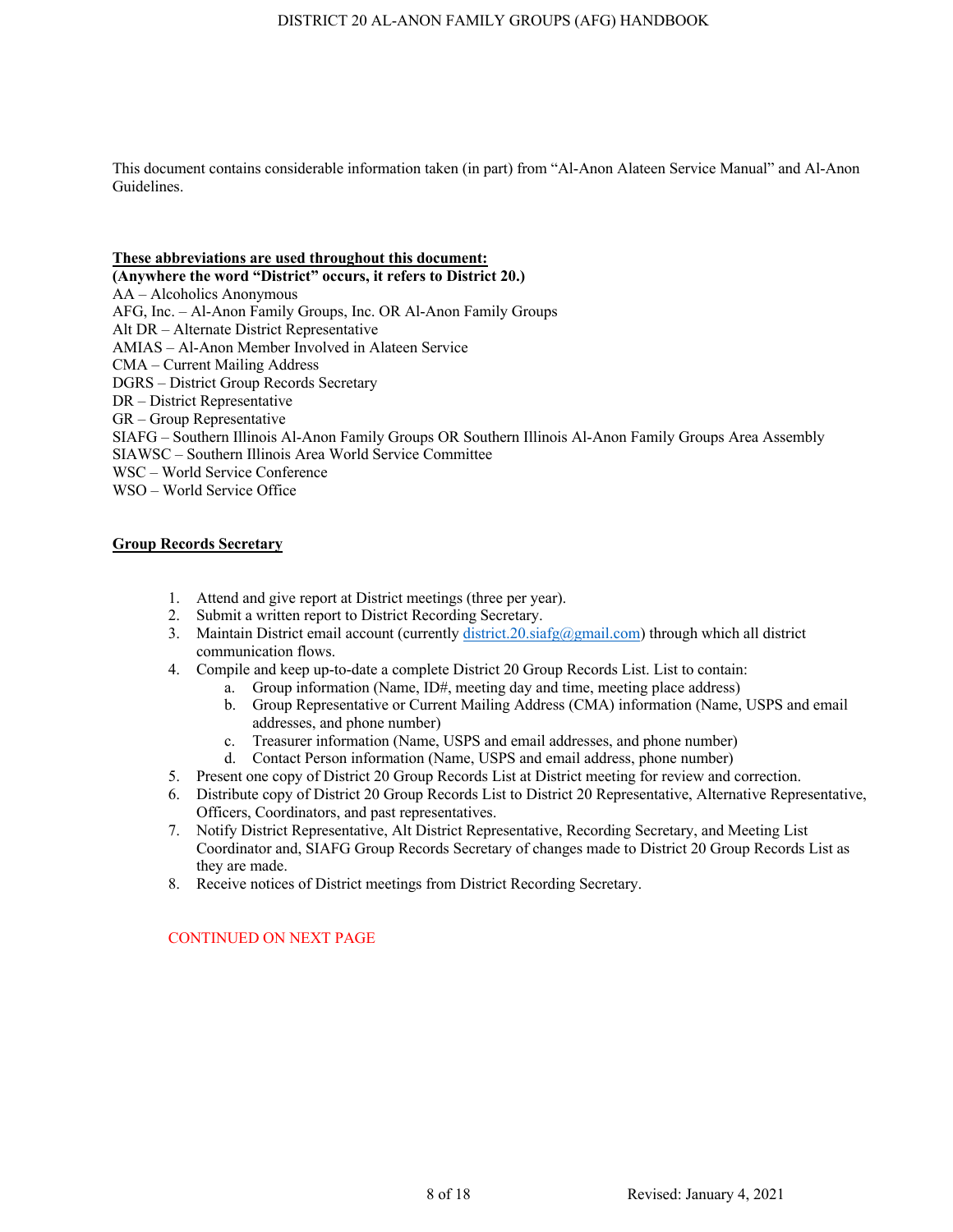#### DISTRICT 20 AL-ANON FAMILY GROUPS (AFG) HANDBOOK

This document contains considerable information taken (in part) from "Al-Anon Alateen Service Manual" and Al-Anon Guidelines.

# **Group Records Secretary (continued)**

- 9. When notified of a group change, will distribute changes on to SIAFG Group Records Secretary, District Representative, Alternative District Representative, District Meeting List and Answering Service Coordinators.
- 10. Email District meeting notices approximately one month prior to the next District meeting to District Officers, Coordinators, Past DRs, and GRs or CMAs.
- 11. Receive minutes of District meetings from District Recording Secretary within 30-days of District meeting.
- 12. Email District meeting minutes as soon as received from District Recording Secretary to District Officers, Coordinators, Past DRs, and GRs or CMAs.
- 13. Compile and keep up-to-date District 20 Officers, Coordinators, and Past District Representatives List. The list to contain:
	- a. District 20 email address and Answering Service phone number
	- b. Position, Name, USPS address, Phone Number, and email address of all District Officers, Coordinators, and Past DRs
	- c. Contribution payable to and address information for: SIAFG, WSO, District Answering Service, District, and District Alateen
- 14. Email District 20 Officers, Coordinators, and Past District Representatives List to: District Officers, Coordinators, Past DRs, and District GRs or CMAs.
- 15. Literature for District 20 use Officers and Coordinators needing literature for District 20 use, contact District Treasurer who will order from World Service Office (WSO). Or, you may obtain yourself and submit expense for reimbursement using the District 20 AFG Expense Reimbursement Form.
- 16. Submit District 20 AFG Expense Reimbursement Form, receipts and/or documentation to District Treasurer for any authorized expenses incurred on behalf of the District.
- 17. Serve for a three-year term.
- 18. Mentor newly elected District Group Records Secretary as a way to promote consistency and competency among positions.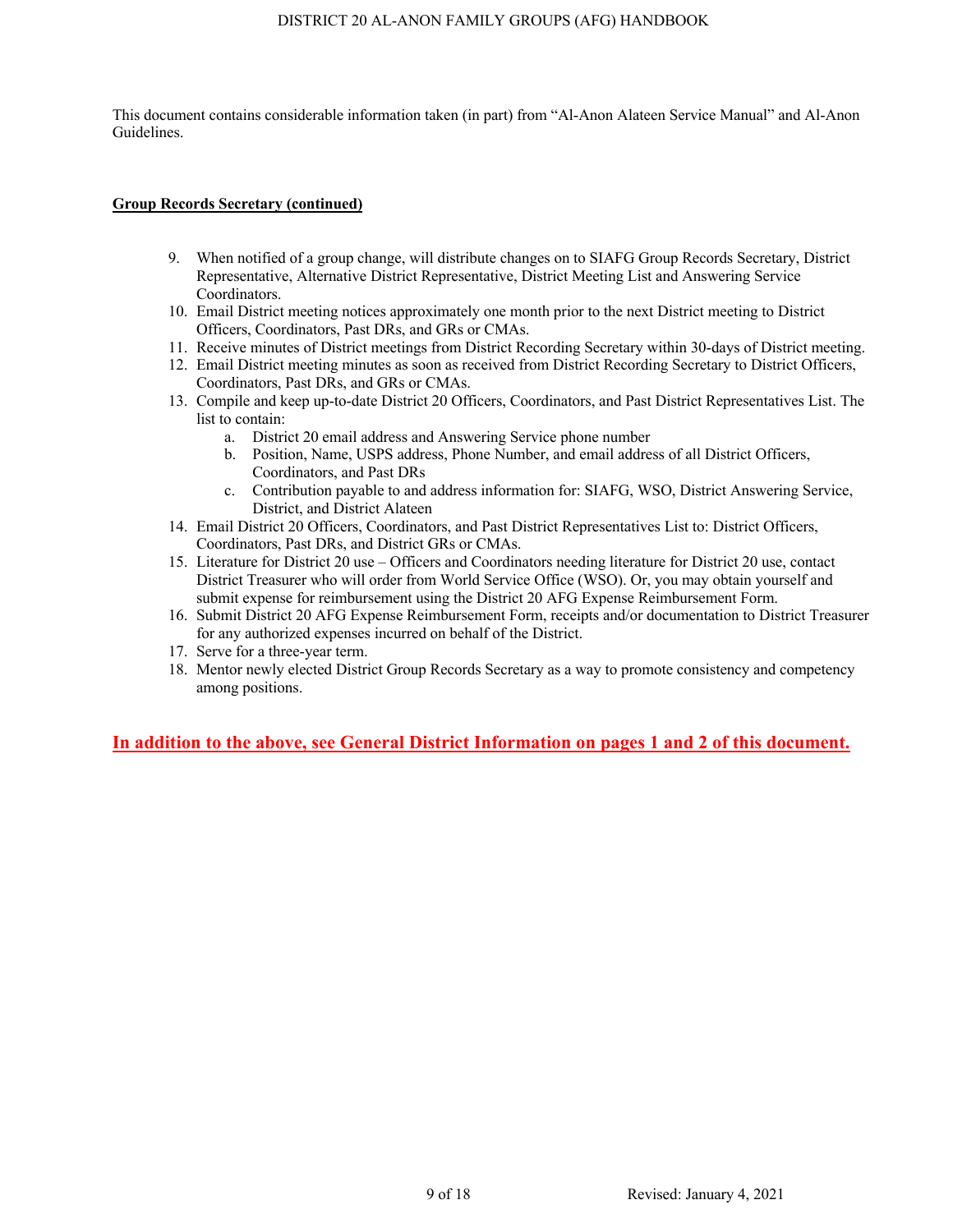# **These abbreviations are used throughout this document:**

**(Anywhere the word "District" occurs, it refers to District 20.)** 

AA – Alcoholics Anonymous AFG, Inc. – Al-Anon Family Groups, Inc. OR Al-Anon Family Groups Alt DR – Alternate District Representative AMIAS – Al-Anon Member Involved in Alateen Service CMA – Current Mailing Address DGRS – District Group Records Secretary DR – District Representative GR – Group Representative SIAFG – Southern Illinois Al-Anon Family Groups OR Southern Illinois Al-Anon Family Groups Area Assembly SIAWSC – Southern Illinois Area World Service Committee WSC – World Service Conference WSO – World Service Office

**COORDINATORS -** District Coordinators for special services coordinate the activities of their service in the District and are a liaison between the SIAFG and District. Dual members may serve as Coordinators.

# **Alateen Coordinator – Must be certified by SIAFG as an Al-Anon Member Involved in Alateen Service (AMIAS)**

- 1. Attend and give report at District meetings (three per year).
- 2. Submit written report to District Recording Secretary.
- 3. Communicate Alateen information from the District, SIAFG, World Service Delegate, and WSO to Alateen groups and Alateen group Sponsors (AMIAS).
- 4. Assist in the formation of new District Alateen groups.
- 5. Encourage an Alateen member to represent his/her group at District and SIAFG Area Assembly meetings.
- 6. Complete and maintain a District Group Sponsor schedule for all District Alateen meetings.
- 7. Ensure that AMIAS re-certifications are completed and submitted yearly.
- 8. Literature for District 20 use Officers and Coordinators needing literature for District 20 use, contact District Treasurer who will order from World Service Office (WSO). Or, you may obtain yourself and submit expense for reimbursement using the District 20 AFG Expense Reimbursement Form.
- 9. Submit District 20 AFG Expense Reimbursement Form, receipts and/or documentation to District Treasurer for any authorized expenses incurred on behalf of the District.
- 10. Serve for a three-year term.
- 11. Mentor newly elected District Alateen Coordinator as a way to promote consistency and competency among positions.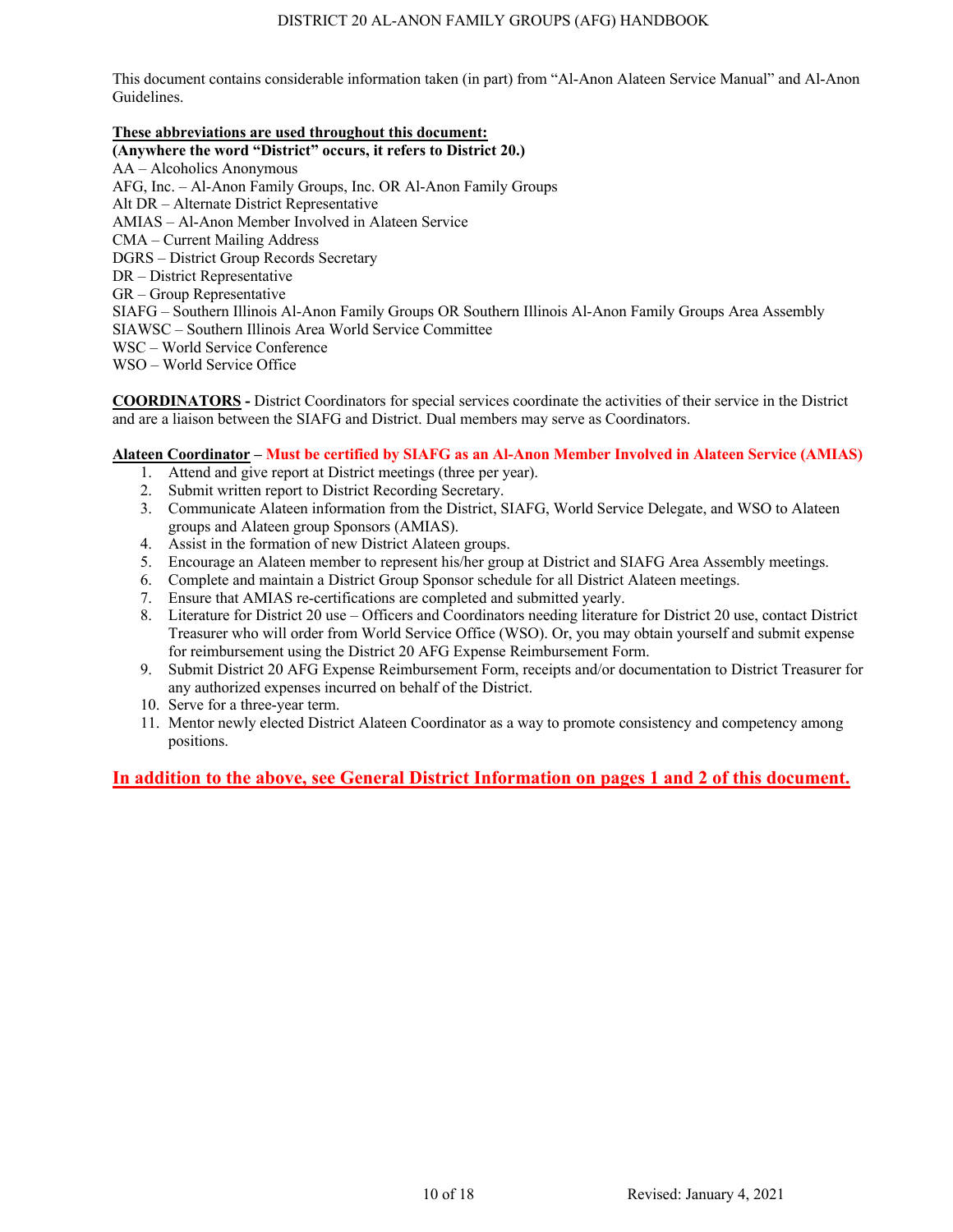# **These abbreviations are used throughout this document:**

**(Anywhere the word "District" occurs, it refers to District 20.)**  AA – Alcoholics Anonymous AFG, Inc. – Al-Anon Family Groups, Inc. OR Al-Anon Family Groups Alt DR – Alternate District Representative AMIAS – Al-Anon Member Involved in Alateen Service CMA – Current Mailing Address DGRS – District Group Records Secretary DR – District Representative GR – Group Representative SIAFG – Southern Illinois Al-Anon Family Groups OR Southern Illinois Al-Anon Family Groups Area Assembly SIAWSC – Southern Illinois Area World Service Committee WSC – World Service Conference WSO – World Service Office

**COORDINATORS -** District Coordinators for special services coordinate the activities of their service in the District and are a liaison between the SIAFG and District 20. Dual members may serve as Coordinators.

# **Answering Service Coordinator –**

- 1. Attend and make a financial report at District meetings (three per year).
- 2. Submit written report to District Recording Secretary.
- 3. Prepare yearly report and present at February District meeting.
- 4. Prepare yearly budget and present at February District meeting.
- 5. Maintain an Answering Service checking account at (bank name).
	- a. This includes paying a monthly / yearly invoice to:
		- i. Contracted answering service (Com-Link)
		- ii. Local phone directories (AT&T)
	- b. Receive and deposit donations from meetings, members, and fund raisers\* into checking account
- 6. As a new District Answering Service Coordinator, within 15 days, make necessary changes (name, address, phone number, etc.) to:
	- a. \_\_\_\_\_\_\_\_\_ (bank name) so you receive bank statements at the end of the month
	- b. Com-Link Answering Service and AT&T accounts so that you get the statements at the end of the month and are able to pay bills by due date
	- c. IRS to update EIN information
- 7. Maintain and update contact phone list of Al-Anon members who will respond directly to caller inquiries. (Rotating names on list give contacts equal chance to be of service.)
- 8. Maintain an account with the answering service call center provider (at this time, Com-Link).
	- a. Receive and monitor monthly statements and pay in a timely manner
		- b. Provide Com-Link with a contact phone list of members willing to be contacted to assist callers c. Provide Com-Link with up-to-date District Meeting Lists
- 9. Maintain a phone listing in the AT&T phone book with the local Answering Service phone number. Receive and monitor statement(s) and pay in a timely manner.
- 10. Prepare for audit at end of three-year term.
- 11. Keep records for three years. Shred old records.
- 12. Literature for District 20 use Officers and Coordinators needing literature for District 20 use, contact District Treasurer who will order from World Service Office (WSO). Or, you may obtain yourself and submit expense for reimbursement using the District 20 AFG Expense Reimbursement Form.
- 13. Submit District 20 AFG Expense Reimbursement Form, receipts and/or documentation to District Treasurer for any authorized expenses incurred on behalf of the District.

#### CONTINUED ON NEXT PAGE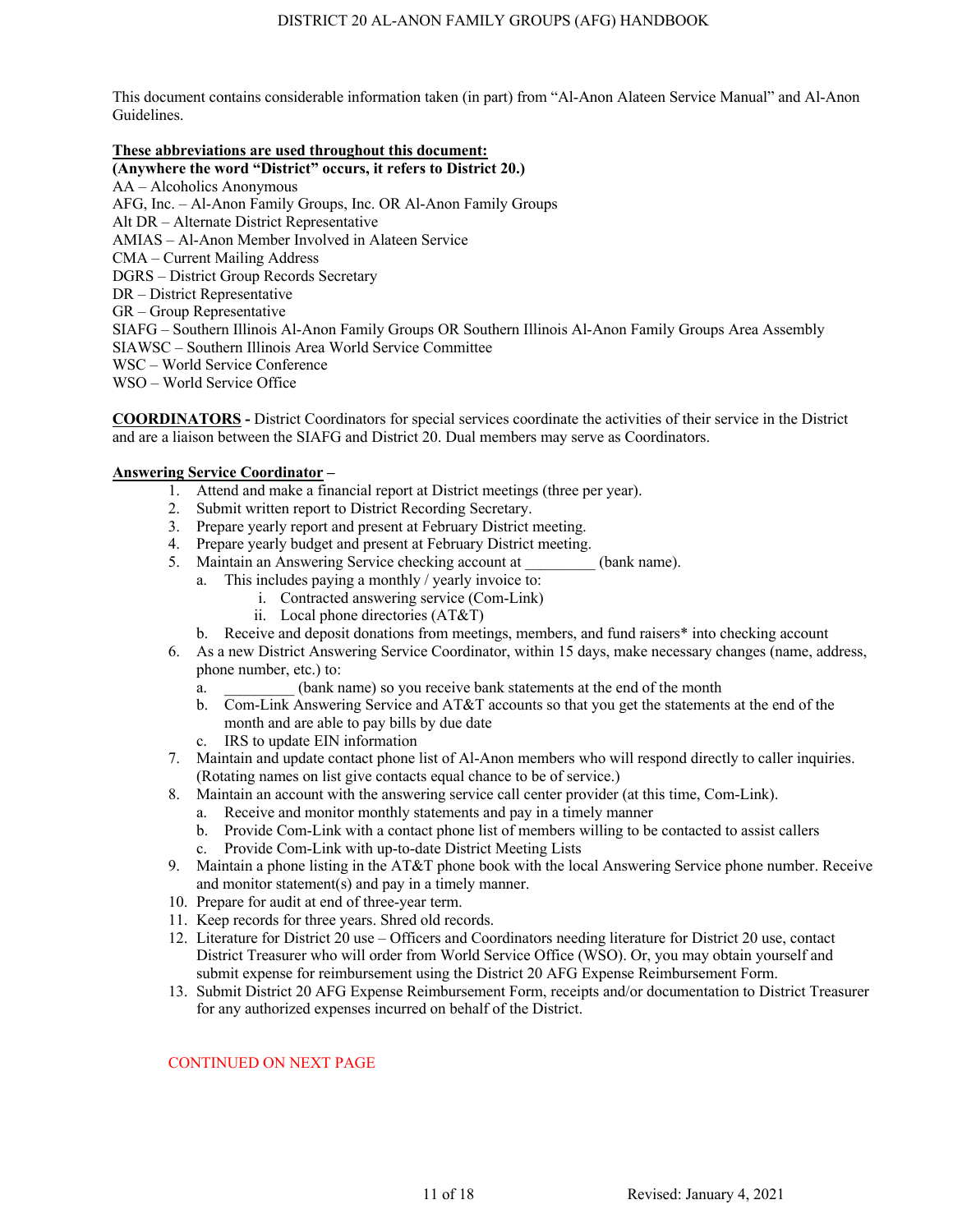# **Answering Service Coordinator (continued)**

- 14. Serve for a three-year term.
- 15. Mentor newly elected Answering Service Coordinator as a way to promote consistency and competency among positions.

\*Fund Raiser note – Periodically a garage sale is held with proceeds being donated to the District Answering Service. If this is done: Al-Anon and Alateen members donate items for sale at this event, an Al-Anon member (may be the Answering Service coordinator) coordinates the event, collects the money, and donates money to District 20 Answering Service. Since this event is open to the public, it would be a violation of the spirit of our Traditions to use the name Al-Anon or Alateen publically in conjunction with the event.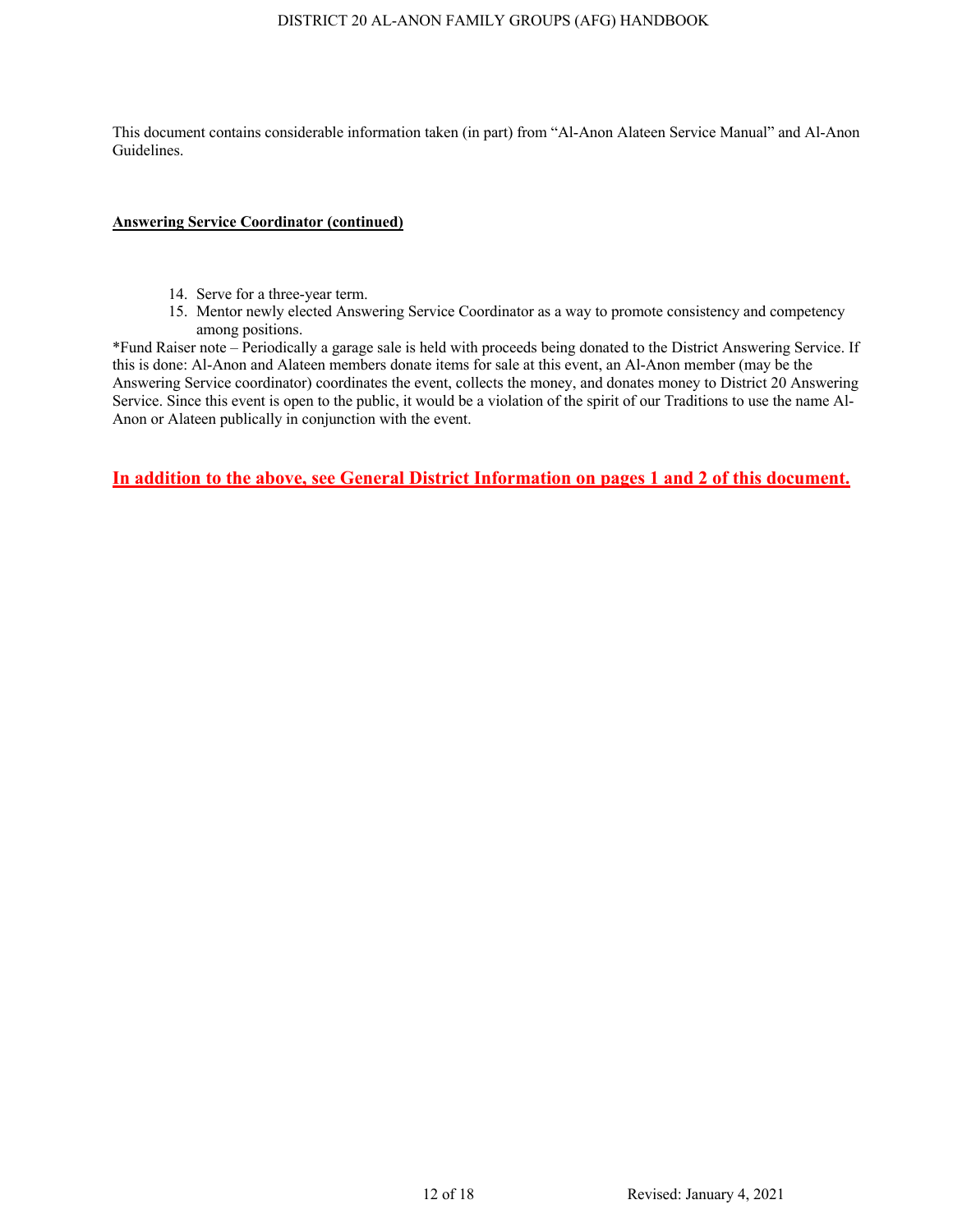## **These abbreviations are used throughout this document:**

**(Anywhere the word "District" occurs, it refers to District 20.)** AA – Alcoholics Anonymous AFG, Inc. – Al-Anon Family Groups, Inc. OR Al-Anon Family Groups Alt DR – Alternate District Representative AMIAS – Al-Anon Member Involved in Alateen Service CMA – Current Mailing Address DGRS – District Group Records **S**ecretary DR – District Representative GR – Group Representative SIAFG – Southern Illinois Al-Anon Family Groups OR Southern Illinois Al-Anon Family Groups Area Assembly SIAWSC – Southern Illinois Area World Service Committee WSC – World Service Conference WSO – World Service Office

**COORDINATORS -** District Coordinators for special services coordinate the activities of their service in the District and are a liaison between the SIAFG and District 20. Dual members may serve as Coordinators.

## **Archives Coordinator –**

- 1. Attend and give report at District meetings (three per year).
- 2. Submit written report to District Recording Secretary.
- 3. Preserve the experience, history & memorabilia of the Al-Anon fellowship from the beginning of the family movement in District.
- 4. Receive and store District minutes from District Recording Secretary.
- 5. Literature for District 20 use Officers and Coordinators needing literature for District 20 use, contact District Treasurer who will order from World Service Office (WSO). Or, you may obtain yourself and submit expense for reimbursement using the District 20 AFG Expense Reimbursement Form.
- 6. Submit District 20 AFG Expense Reimbursement Form, receipts and/or documentation to District Treasurer for any authorized expenses incurred on behalf of the District.
- 7. Serve for a three-year term.
- 8. Mentor newly elected District Archives Coordinator as a way to promote consistency and competency among positions.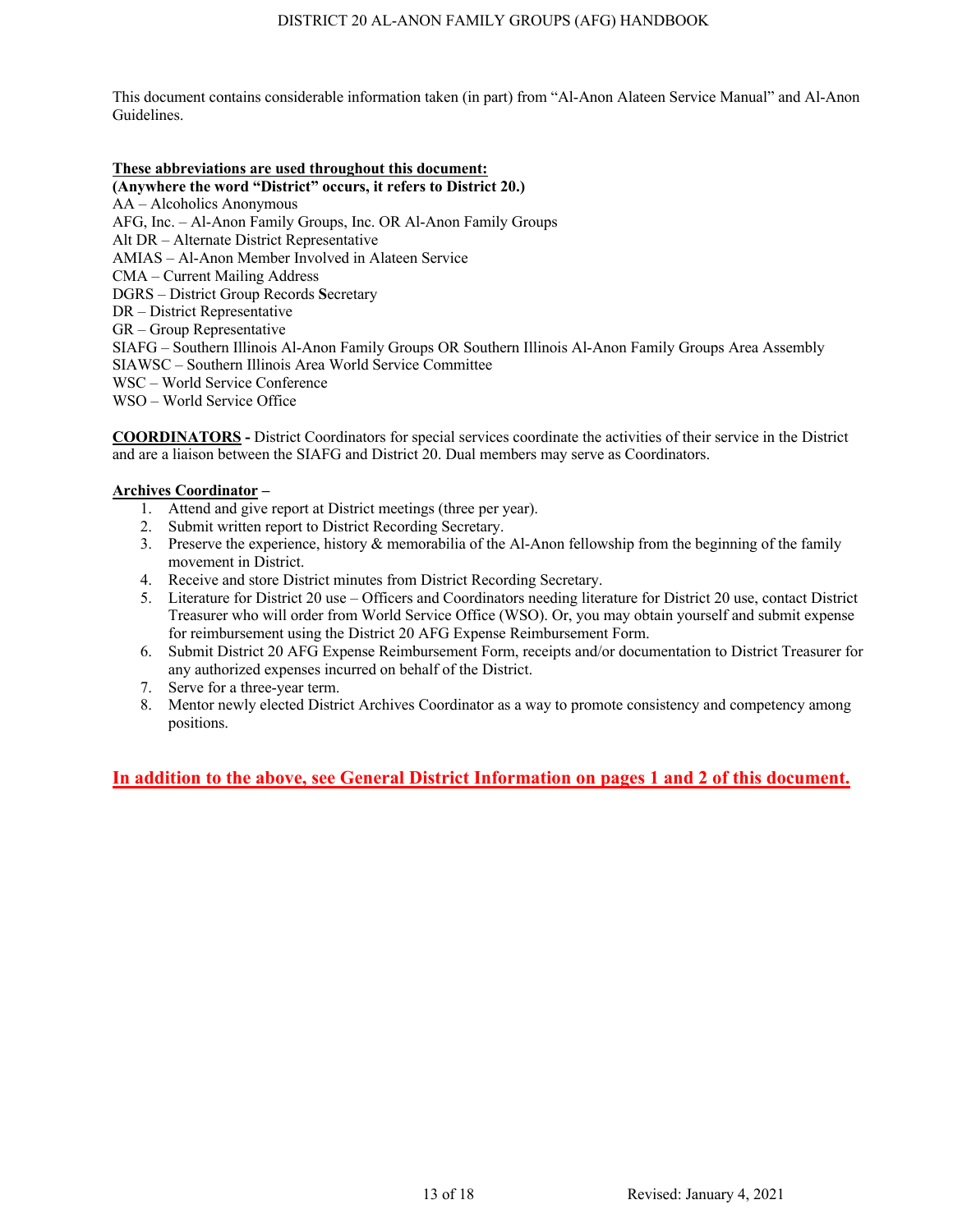#### **These abbreviations are used throughout this document:**

**(Anywhere the word "District" occurs, it refers to District 20.)**  AA – Alcoholics Anonymous AFG, Inc. – Al-Anon Family Groups, Inc. OR Al-Anon Family Groups Alt DR – Alternate District Representative AMIAS – Al-Anon Member Involved in Alateen Service CMA – Current Mailing Address DGRS – District Group Records Secretary DR – District Representative GR – Group Representative SIAFG – Southern Illinois Al-Anon Family Groups OR Southern Illinois Al-Anon Family Groups Area Assembly SIAWSC – Southern Illinois Area World Service Committee WSC – World Service Conference WSO – World Service Office

**COORDINATORS -** District Coordinators for special services coordinate the activities of their service in the District and are a liaison between the SIAFG and District 20. Dual members may serve as Coordinators.

# **Conventions/Conferences Coordinator –**

- 1. Attend and give report at District meetings (three per year).
- 2. Submit written report to District Recording Secretary.
- 3. Pass on information about Illinois State AFG Convention and encourage participation.
- 4. Be the Al-Anon representative for other Al-Anon, Alateen, or AA Conventions/Conferences (contact Peoria Area Intergroup at 309-687-1329 for AA information) held in District 20 and attend planning meetings.
- 5. Literature for District 20 use Officers and Coordinators needing literature for District 20 use, contact District Treasurer who will order from World Service Office (WSO). Or, you may obtain yourself and submit expense for reimbursement using the District 20 AFG Expense Reimbursement Form.
- 6. Submit District 20 AFG Expense Reimbursement Form, receipts and/or documentation to District Treasurer for any authorized expenses incurred on behalf of the District.
- 7. Serve for a three-year term.
- 8. Mentor newly elected District Conventions/Conferences Coordinator as a way to promote consistency and competency among positions.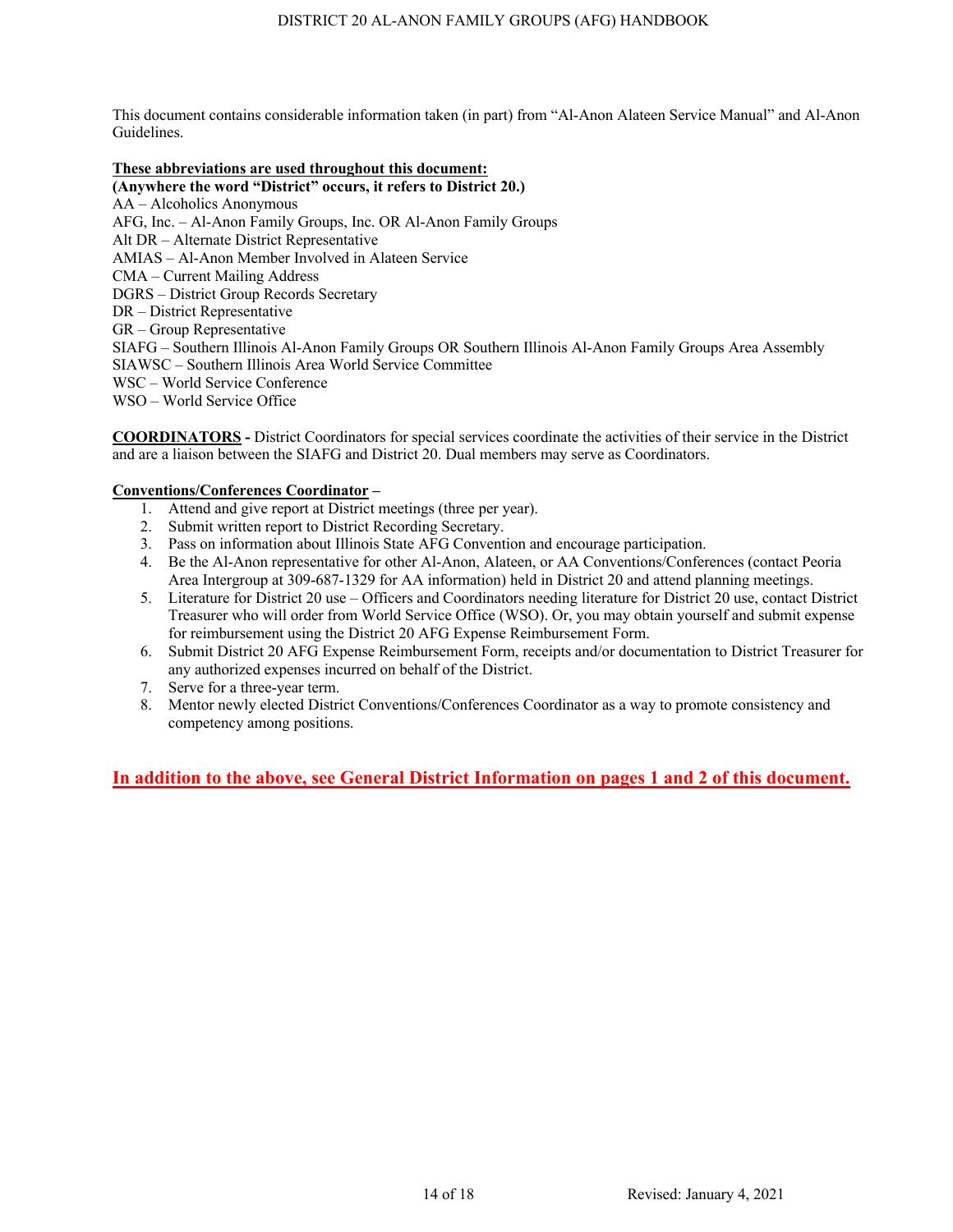#### **These abbreviations are used throughout this document:**

**(Anywhere the word "District" occurs, it refers to District 20.)**  AA – Alcoholics Anonymous AFG, Inc. – Al-Anon Family Groups, Inc. OR Al-Anon Family Groups Alt DR – Alternate District Representative AMIAS – Al-Anon Member Involved in Alateen Service CMA – Current Mailing Address DGRS – District Group Records Secretary DR – District Representative GR – Group Representative SIAFG – Southern Illinois Al-Anon Family Groups OR Southern Illinois Al-Anon Family Groups Area Assembly SIAWSC – Southern Illinois Area World Service Committee WSC – World Service Conference WSO – World Service Office

**COORDINATORS -** District Coordinators for special services coordinate the activities of their service in the District and are a liaison between the SIAFG and District 20. Dual members may serve as Coordinators.

## **Fellowship Coordinator –**

- 1. Attend and give report at District meetings (three per year).
- 2. Submit written report to District Recording Secretary.
- 3. Enhance our Al-Anon experience within the fellowship by coordinating, planning and organizing Al-Anon/Alateen activities/social events.
- 4. Communicate Fellowship activity information to members via USPS or email, at meetings, and through the assistance of GRs.
- 5. Reach out to members to encourage unity and participation.
- 6. Encourage Twelfth Step work with our members by seeking volunteers for Fellowship events.
- 7. Brainstorm ideas with members that stimulate Fellowship, sharing, cooperation, and Al-Anon/Alateen participation.
- 8. Literature for District 20 use Officers and Coordinators needing literature for District 20 use, contact District Treasurer who will order from World Service Office (WSO). Or, you may obtain yourself and submit expense for reimbursement using the District 20 AFG Expense Reimbursement Form.
- 9. Submit District 20 AFG Expense Reimbursement Form, receipts and/or documentation to District Treasurer for any authorized expenses incurred on behalf of the District.
- 10. Serve for a three-year term.
- 11. Mentor newly elected District Fellowship Coordinator as a way to promote consistency and competency among positions.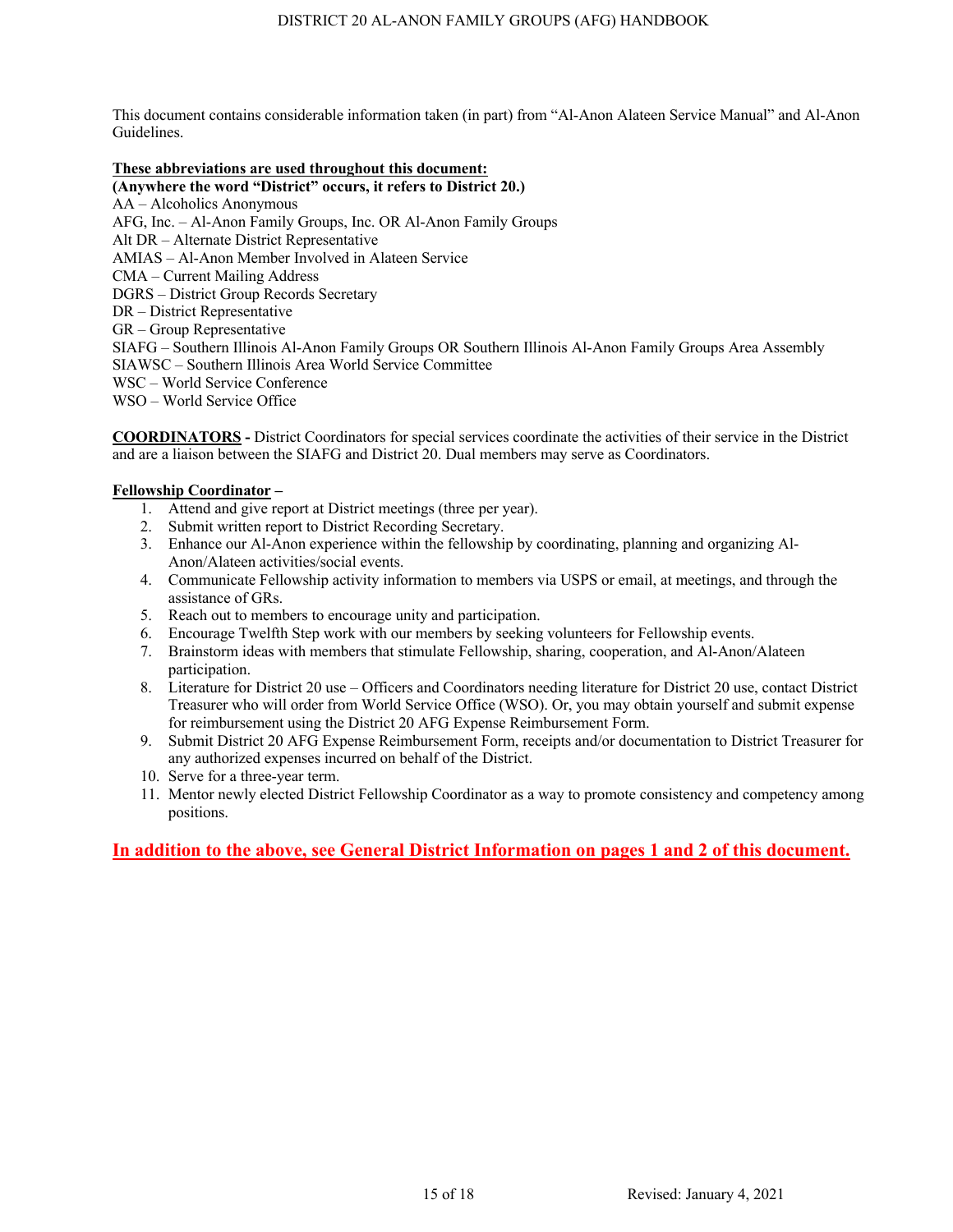#### **These abbreviations are used throughout this document:**

**(Anywhere the word "District" occurs, it refers to District 20.)**  AA – Alcoholics Anonymous AFG, Inc. – Al-Anon Family Groups, Inc. OR Al-Anon Family Groups Alt DR – Alternate District Representative AMIAS – Al-Anon Member Involved in Alateen Service CMA – Current Mailing Address DGRS – District Group Records Secretary DR – District Representative GR – Group Representative SIAFG – Southern Illinois Al-Anon Family Groups OR Southern Illinois Al-Anon Family Groups Area Assembly SIAWSC – Southern Illinois Area World Service Committee WSC – World Service Conference WSO – World Service Office

**COORDINATORS -** District Coordinators for special services coordinate the activities of their service in the District and are a liaison between the SIAFG and District 20. Dual members may serve as Coordinators.

## **Forum–Literature Coordinator –**

- 1. Attend and give report at District meetings (three per year).
- 2. Submit written report to District Recording Secretary.
- 3. Encourage groups & members to submit sharing's and subscribe to "The Forum".
- 4. Carry Al-Anon's message of recovery as printed in "The Forum" to GRs who are *"*The Forum*"* representatives at the group level.
- 5. Serve as vital link in Al-Anon service, carrying the message of recovery and unity through Al-Anon Conference Approved Literature (CAL) to groups and members in District.
- 6. Inform WSO, SIAFG, and District members about activities involving CAL in our district, latest information from "The Forum" and new releases CAL.
- 7. Pass on information received from WSO, SIAFG, DR to GR's and individual members.
- 8. Read and become familiar with each new and updated piece of Al-Anon/Alateen CAL.
- 9. Encourage the use of the Literature Link on www.siafg.org website.
- 10. Encourage use of the "Al-Anon/Alateen Service Manual P-24/27".
- 11. Literature for District 20 use Officers and Coordinators needing literature for District 20 use, contact District Treasurer who will order from World Service Office (WSO). Or, you may obtain yourself and submit expense for reimbursement using the District 20 AFG Expense Reimbursement Form.
- 12. Submit District 20 AFG Expense Reimbursement Form, receipts and/or documentation to District Treasurer for any authorized expenses incurred on behalf of the District.
- 13. Serve for a three-year term.
- 14. Mentor newly elected District Forum-Literature Coordinator as a way to promote consistency and competency among positions.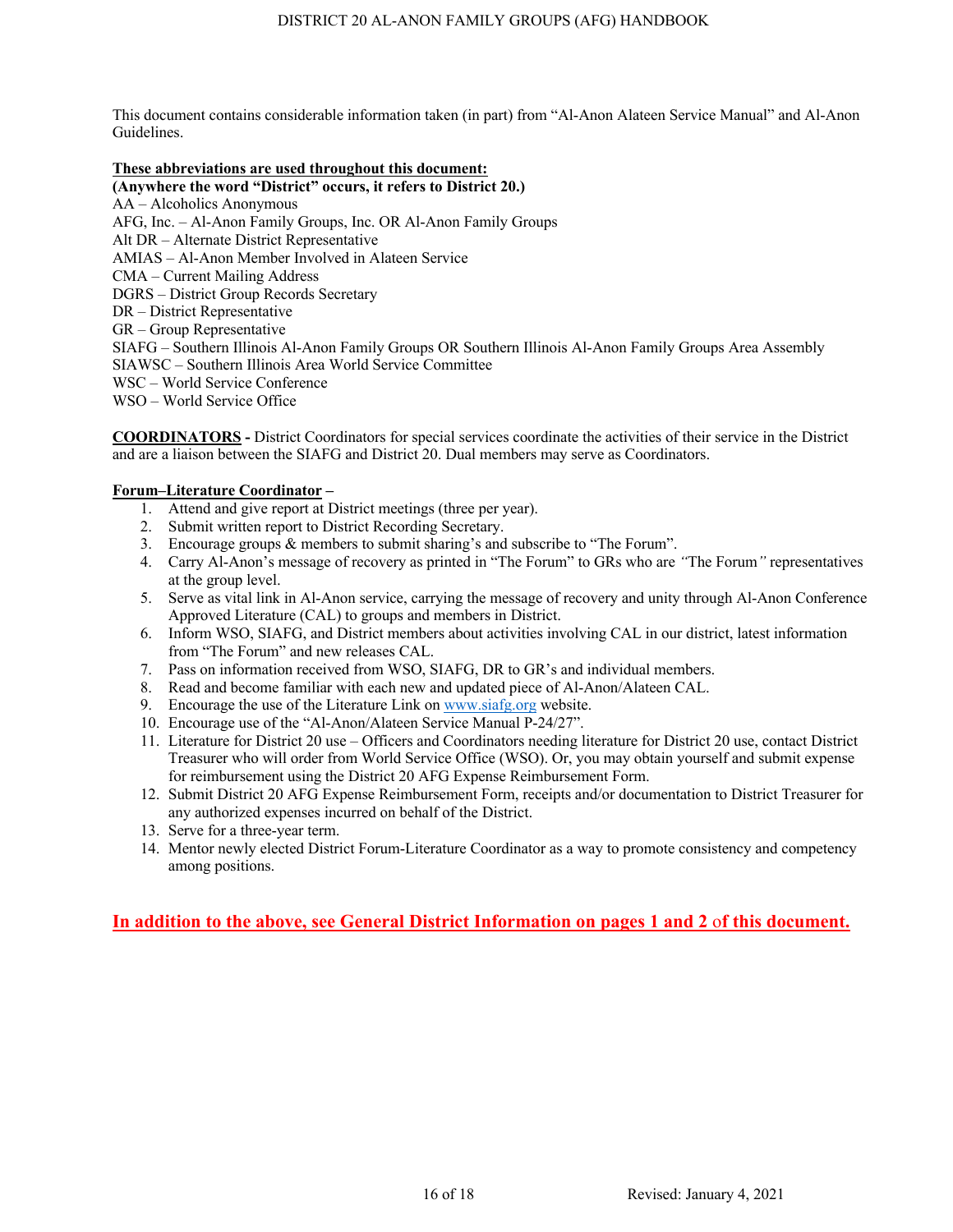#### **These abbreviations are used throughout this document:**

**(Anywhere the word "District" occurs, it refers to District 20.)**  AA – Alcoholics Anonymous AFG, Inc. – Al-Anon Family Groups, Inc. OR Al-Anon Family Groups Alt DR – Alternate District Representative AMIAS – Al-Anon Member Involved in Alateen Service CMA – Current Mailing Address DGRS – District Group Records Secretary DR – District Representative GR – Group Representative SIAFG – Southern Illinois Al-Anon Family Groups OR Southern Illinois Al-Anon Family Groups Area Assembly SIAWSC – Southern Illinois Area World Service Committee WSC – World Service Conference WSO – World Service Office

**COORDINATORS -** District Coordinators for special services coordinate the activities of their service in the District and are a liaison between the SIAFG and District 20. Dual members may serve as Coordinators.

## **Meeting List Coordinator –**

- 1. Attend and give report at District meetings (three per year).
- 2. Submit written report to District Recording Secretary.
- 3. Update District Meeting List three times a year before each District meeting.
- 4. Have Meeting List printed for distribution at each District meeting.
- 5. Distribute or cause to be distributed updated District Meeting List to all groups in District.
- 6. Send updated District Meeting List to SIAFG Webmaster.
- 7. Provide meeting lists (USPS or email) to outside agencies (Peoria Area Intergroup, treatment centers, institutions, professionals, etc.).
- 8. Literature for District 20 use Officers and Coordinators needing literature for District 20 use, contact District Treasurer who will order from World Service Office (WSO). Or, you may obtain yourself and submit expense for reimbursement using the District 20 AFG Expense Reimbursement Form.
- 9. Submit District 20 AFG Expense Reimbursement Form, receipts and/or documentation to District Treasurer for any authorized expenses incurred on behalf of the District.
- 10. Serve for a three-year term.
- 11. Mentor newly elected District Meeting List Coordinator as a way to promote consistency and competency among positions.